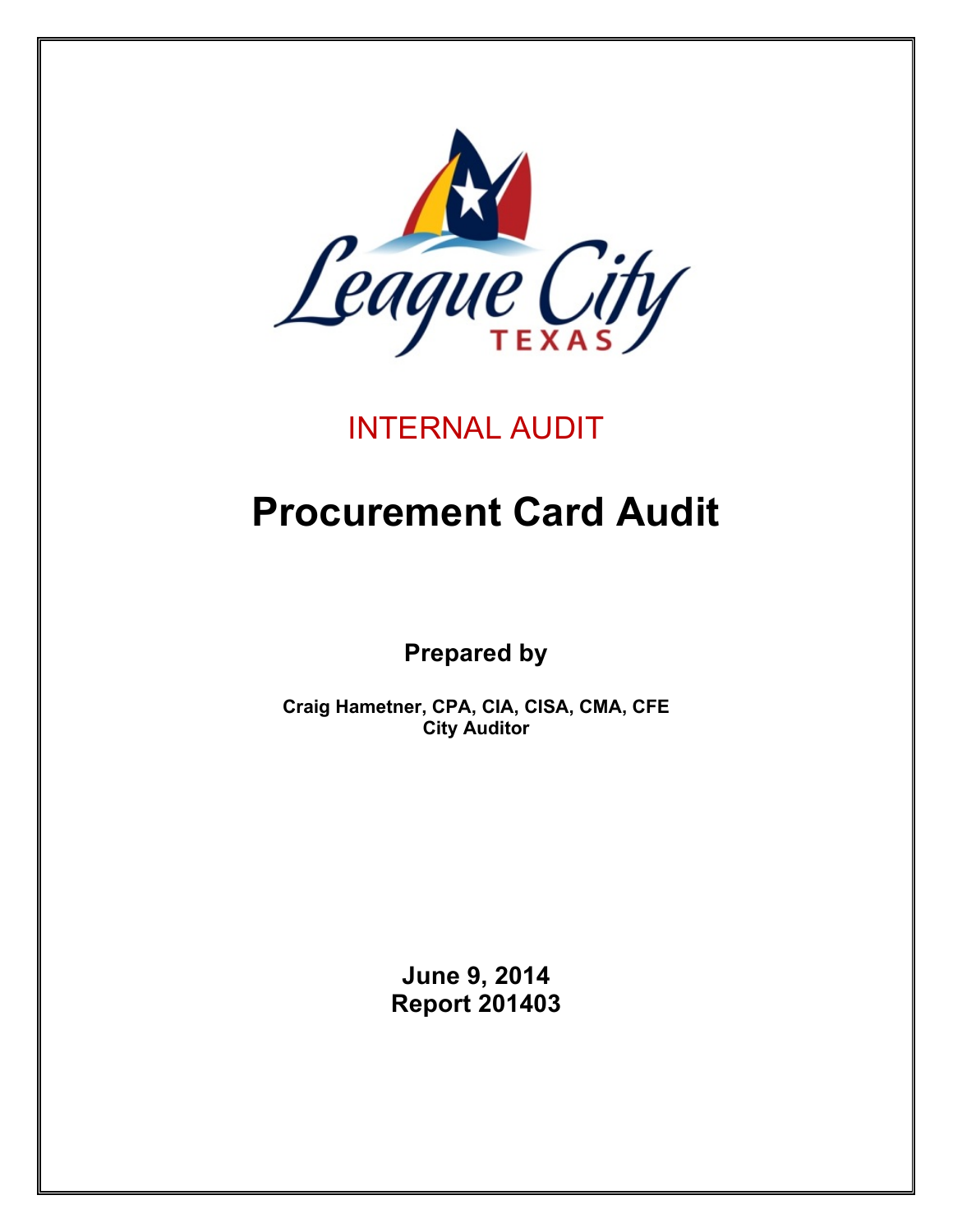## **Table of Contents**

## Page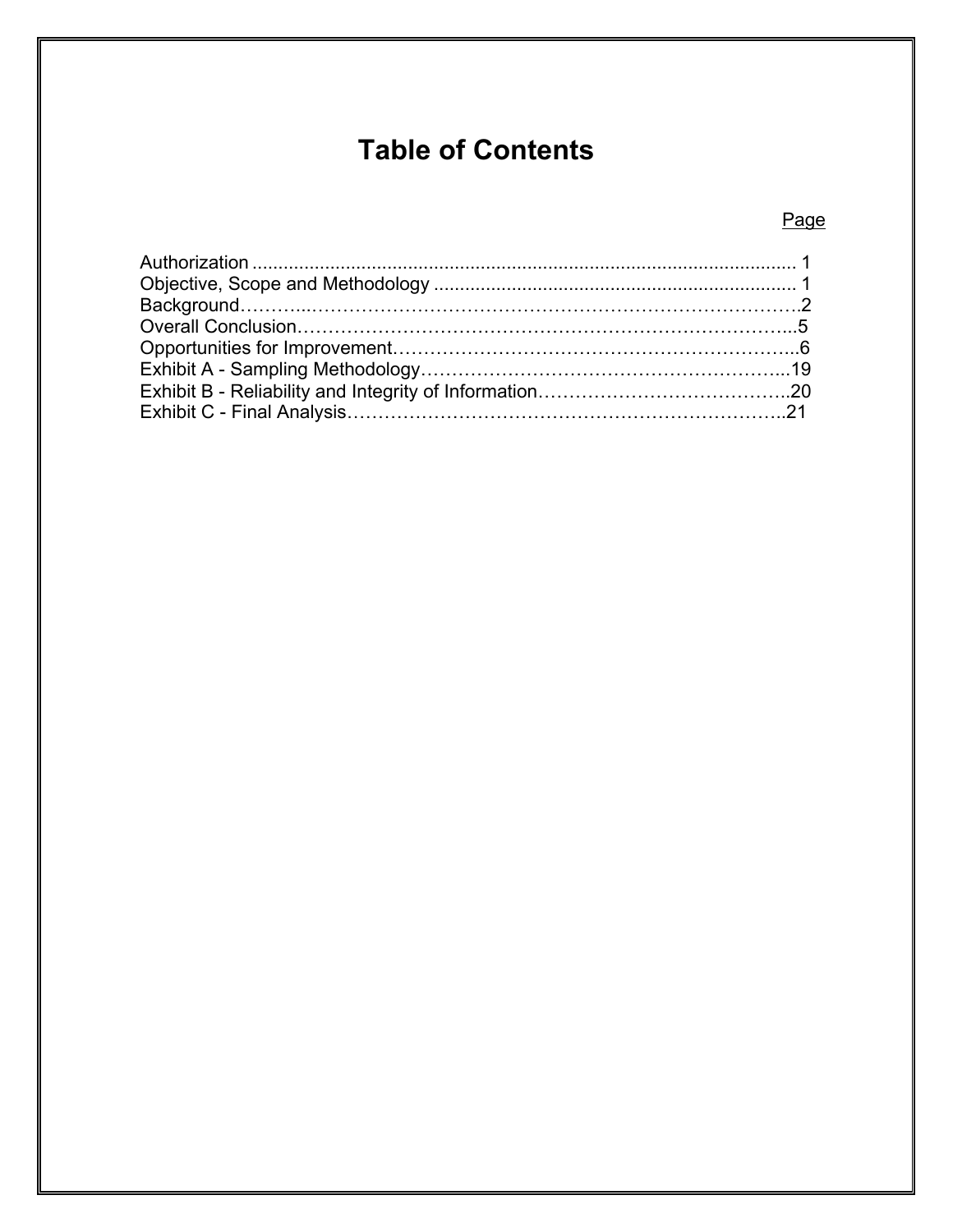## **Authorization**

The City Auditor has conducted a Procurement Card (P-card) audit. This audit was conducted under the authority of Resolution #2013-51 and in accordance with the Annual Audit Plan approved by the League City, City Council.

#### **Objective**

The objectives of this audit were as follows:

- 1) Determine if general controls for the P-card program are designed appropriately and operating effectively.
- 2) Through data analysis, determine if the P-card program has any lapses in internal control that may cause fraud, waste, abuse or non-compliance with State Law and local policies and procedures

## **Scope and Methodology**

The City Auditor conducted this audit in accordance with Generally Accepted Government Auditing Standards except this audit function has not had an external peer review. Those standards require planning and performing the audit to obtain sufficient, appropriate evidence to provide a reasonable basis for the findings and conclusions based on the audit objectives. The City Auditor believes that the evidence obtained provides a reasonable basis for the findings and conclusions based on the audit objectives.

To adequately address the audit objectives and to describe the scope of work on internal controls, the City Auditor has:

- Inquired with the P-card Administrator regarding general accountability over the P-card program
- Read State Law and the City's Purchasing Policies and Procedures and the P-card Policies and Procedures.
- Flowcharted the process starting with the P-card purchase and subsequent payment to J.P. Morgan Chase
- Analyzed a P-card database to determine compliance with laws and improper payments
- Reviewed supporting documentation for P-card purchases
- Observed the city's intranet for the P-card policies

The deficiencies in internal control that are significant within the context of the audit objective and based upon the audit work performed are stated in the Opportunities for Improvement section starting on page 6.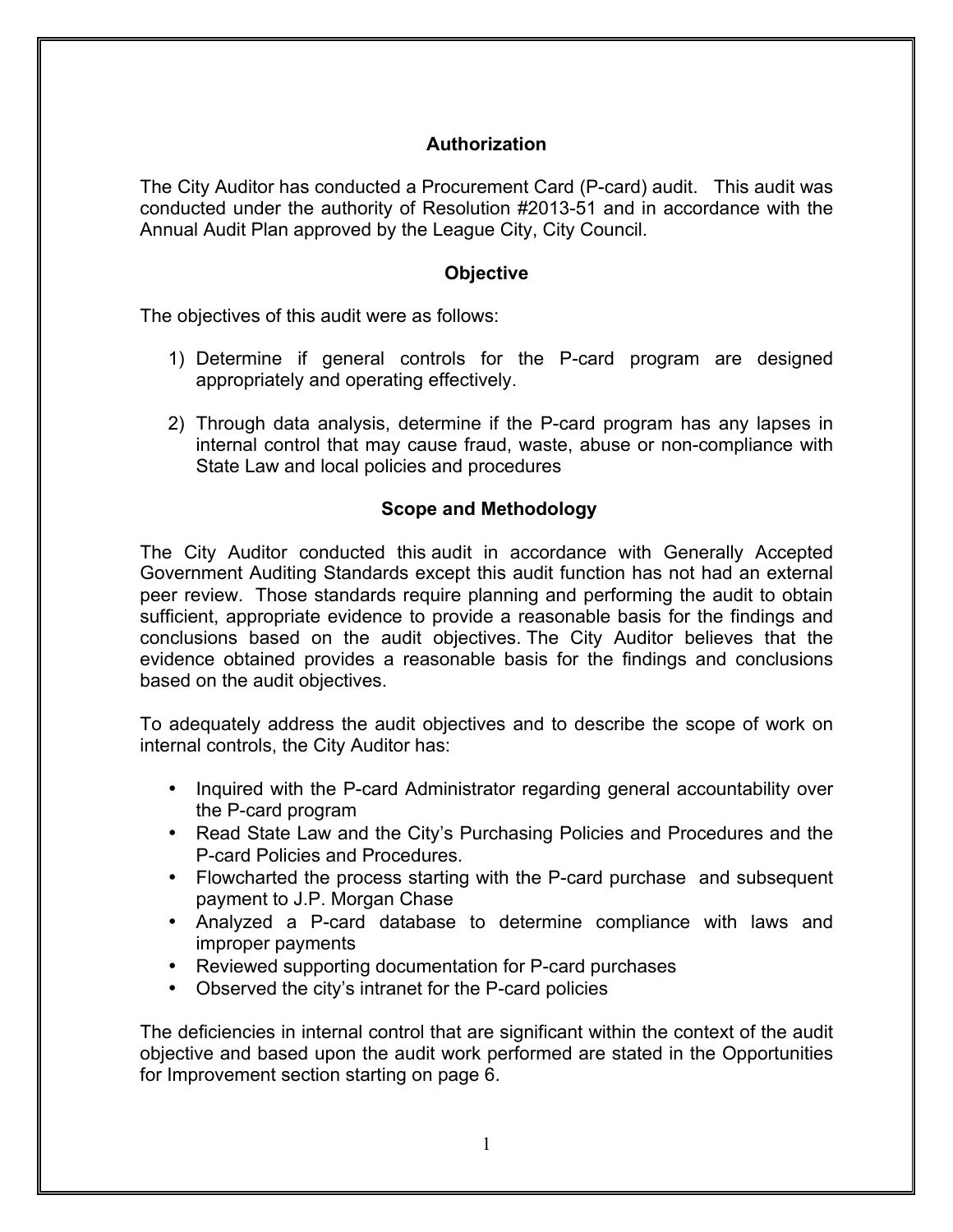## **Background**

In February of 2007, Council approved a Commercial Card Agreement with JP Morgan Chase (JPMC) for the Procurement Card Program through the State of Texas Cooperative Purchasing Program. The Procurement Card is a Master Card that is issued to various City employees. The purpose of this program is to provide an efficient, cost-effective method of purchasing low dollar items, one time purchases, maintenance, repair, operational and travel expenses. The program also enhances the capabilities of field personnel to perform operational tasks without administrative delay. With the reduction of paperwork and time associated with purchase requisitions, market surveys have indicated that the use of the Procurement Card yields savings of about \$70 per transaction. The agreement with JPMC through the State of Texas Cooperative Purchasing Program expired August 31, 2010.

Subsequently, the City entered into an inter-local agreement with the City of Fort Worth who also has a Commercial Card Agreement with JPMC. A group of local entities has been formed to take advantage of the City of Fort Worth's agreement. This group is called the Texas Payment Card Consortium and as a result, JPMC has garnered an additional rebate based on the consortiums combined charge volume and currently the city receives a 1.59% rebate.<sup>1</sup>

-----------------------------------------------------------------------------------------------------------

The City started out with eight cards for 2007. As can be seen by the table below that number has steadily increased.

| Year  | 2007 | 2008     | 2009 | 2010<br>1 U | nn 11<br>۷J | 2012 | つへィつ<br>∠∪ ເວ |
|-------|------|----------|------|-------------|-------------|------|---------------|
| Cards |      | ററ<br>◡∠ | 02   | 128         | 154         | 188  | 207           |

Transaction totals are increasing as can be evidenced by the following table.

| Year | 2008 | 2009                                                                                         | 2010 | 201 | 2012 | 2013 |
|------|------|----------------------------------------------------------------------------------------------|------|-----|------|------|
|      |      | \$\$ Spent   \$640,824   \$1,448,339   \$1,882,574   \$3,227,704   \$5,336,444   \$5,571,510 |      |     |      |      |

Since the transaction dollar amounts have increased so have the rebates.

| Year         | 2008    | 2009    | 2010     | 2011<br>∠∪  | 2012         | 2013     |
|--------------|---------|---------|----------|-------------|--------------|----------|
| \$\$ Rebates | \$5,466 | \$6,872 | \$22,598 | \$39<br>ララハ | .291<br>\$81 | \$88,882 |

The number of transactions for FY 11, 12 and 13 are as follows:

| Year                                                | nn 1 /<br>÷ | ∩ימר<br>-u    | ∩∩י<br>– ∪             |
|-----------------------------------------------------|-------------|---------------|------------------------|
| ~€<br>ransactions<br>$\bm{\pi}$<br>υı<br>$\bm{\pi}$ | 368         | .∠,968<br>. . | $\sim$ 10<br><b>54</b> |

 $1$  From Data Sheet dated 12/29/10, Agenda Item 12E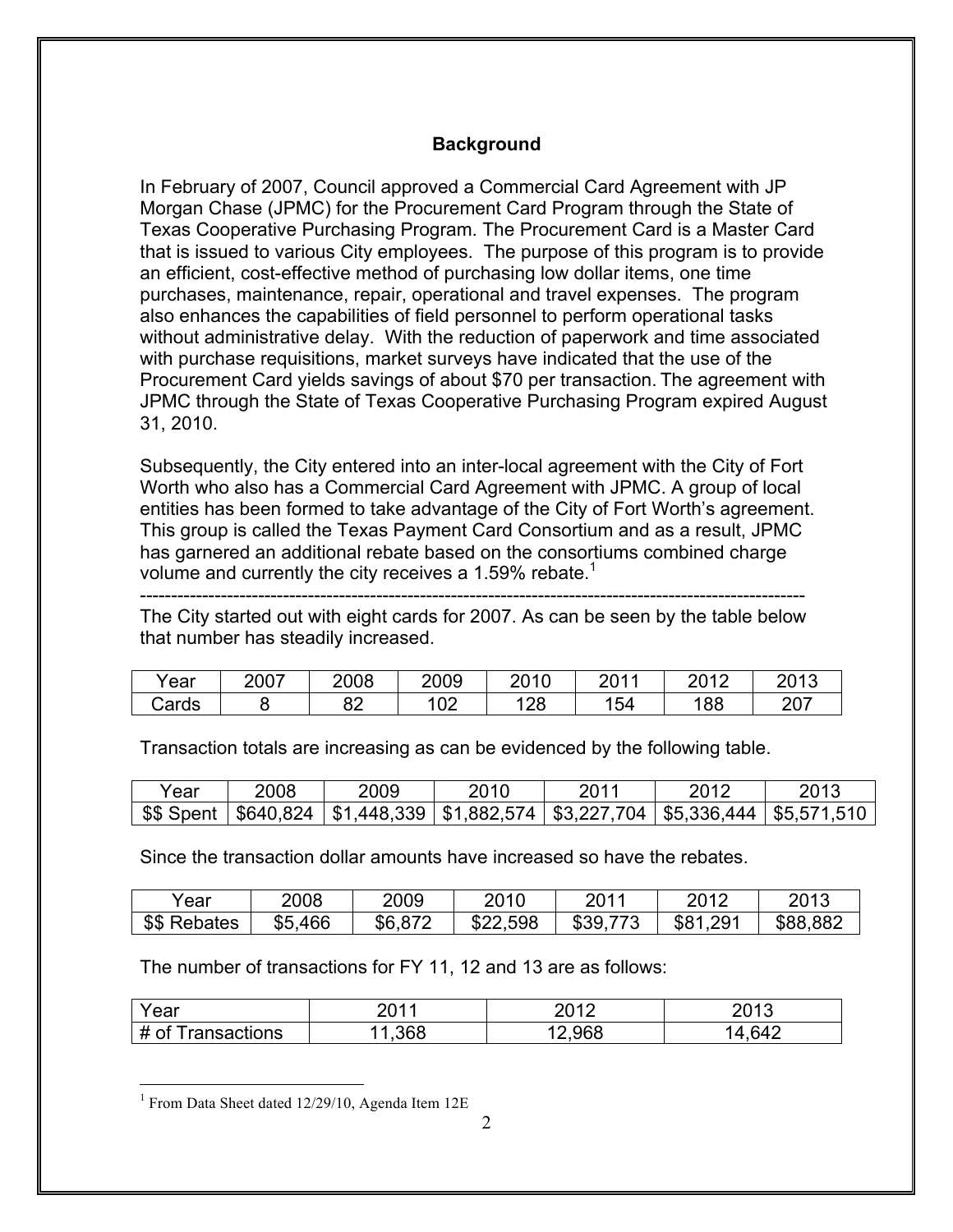The above allows the calculation of average spend per transaction:

| ∩∩∩<br>caı                    | $\sim$                                       | ∼ ו∩ר<br>- - | $\bigcap$         |
|-------------------------------|----------------------------------------------|--------------|-------------------|
| Average <sup>r</sup><br>Spend | $\ddot{\phantom{1}}$<br>m r<br>א×'<br>. ب ∠ە | æ<br>ൃ⊿ി     | mn n<br>- ה<br>.ה |

Above tables created from data provided by the P-card Administrator.

-------------------------------------------------------------------------------------------------------------

The P-card process is as follows:

- 1) The Department Head requests a P-card for one of their employees. The limits on the card will be stated on the request by e-mail. The Purchasing Dept. then orders the card.
- 2) Once the card comes in, Purchasing will meet with the cardholder and explain the requirements of the program and have the cardholder sign an acknowledgement for understanding the policies. After the training is completed the card is given to the cardholder.
- 3) Cardholder makes purchases using P-card.
- 4) The Accounts Payable Supervisor, uploads charges from JPMC on a weekly basis. That information goes into the AS400 financial accounting system on a weekly basis.
- 5) Department Representatives request receipts from all cardholders and approves the charges in the AS-400 system.
- 6) On a weekly basis, accounts payable notifies Purchasing if any still need approval.
- 7) The Purchasing Buyer reviews all transactions from the departments at the end of each billing cycle
- 8) Before the Accounts Payable Supervisor pays the bill she ensures that the city's financial accounting system (AS400) agrees with the P-card statement from JPMC.
- 9) If the cardholder resigns or is terminated, the cardholder turns in the Pcard to Human Resources. The manager ensures this is done. Purchasing will then deactivate the card upon learning of the termination or resignation.

--------------------------------------------------------------------------------------------------------------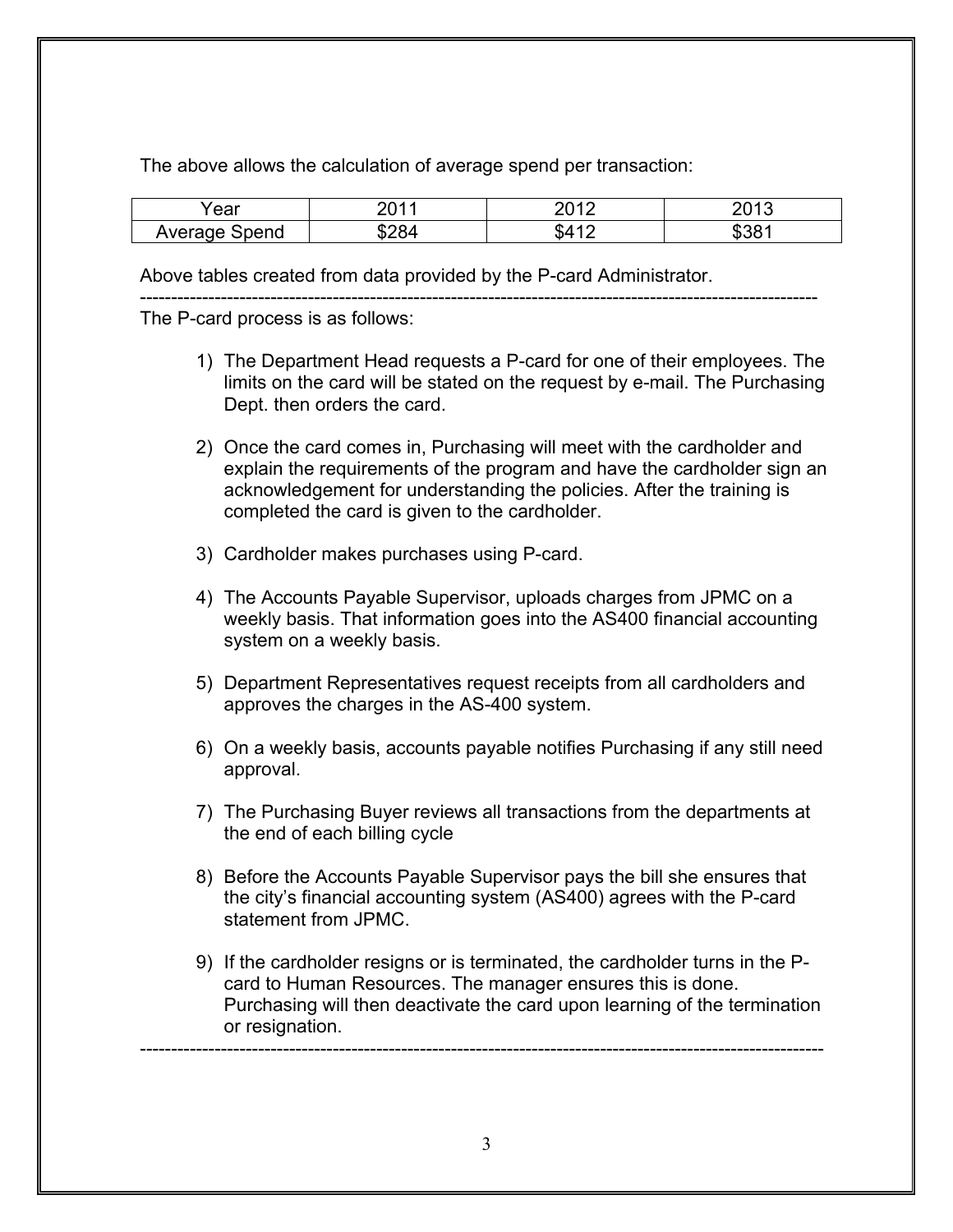Key players for P-card Administration are as follows:

JP Morgan Chase – Continuous Monitoring

Department Reps – Monthly statement reviews

Managers/Directors – Monthly statement approval

Finance Department – Monthly payment reconciliation

Human Resources – Notification of terminated employees

Purchasing – P-card Training for individual employees upon issuance of card and monthly transaction reviews

Internal Audit – Periodic Audits

------------------------------------------------------------------------------------------------------------ According to a 2009 P-card survey conducted by RPMG Research Corporation, the average administrative cost (including sources, purchasing, and payment activities) to process traditional paper-based transactions is about \$93. The report estimates that P-cards reduce the average cost to roughly \$22 per transaction and cut the procurement cycle time by approximately 12 days.

Using the \$71 difference between a paper-based transaction and P-card transaction the soft savings for transactions in FY 11, 12, and 13 are as follows:

| ∕ear | 14 م<br>⊥⊾ | ៱៱ | $\overline{a}$           |
|------|------------|----|--------------------------|
| æ    |            |    | $\overline{\phantom{a}}$ |
|      |            |    |                          |

According to the Government Finance Officers Association Best Practice Advisory on Purchasing Card Programs the major benefits of a purchasing card program are as follows:

## **Financial Impact**

- 1. Lower overall transaction processing costs per purchase
- 2. Potential reduced administrative cost, paperwork and check issuance
- 3. Receipt of rebates from the bank based upon dollar volume of total purchases
- 4. Vendor discounts

## **Controls**

- 1. Increased management information on purchasing histories and supplier negotiations
- 2. Improved, automated and standardized purchasing controls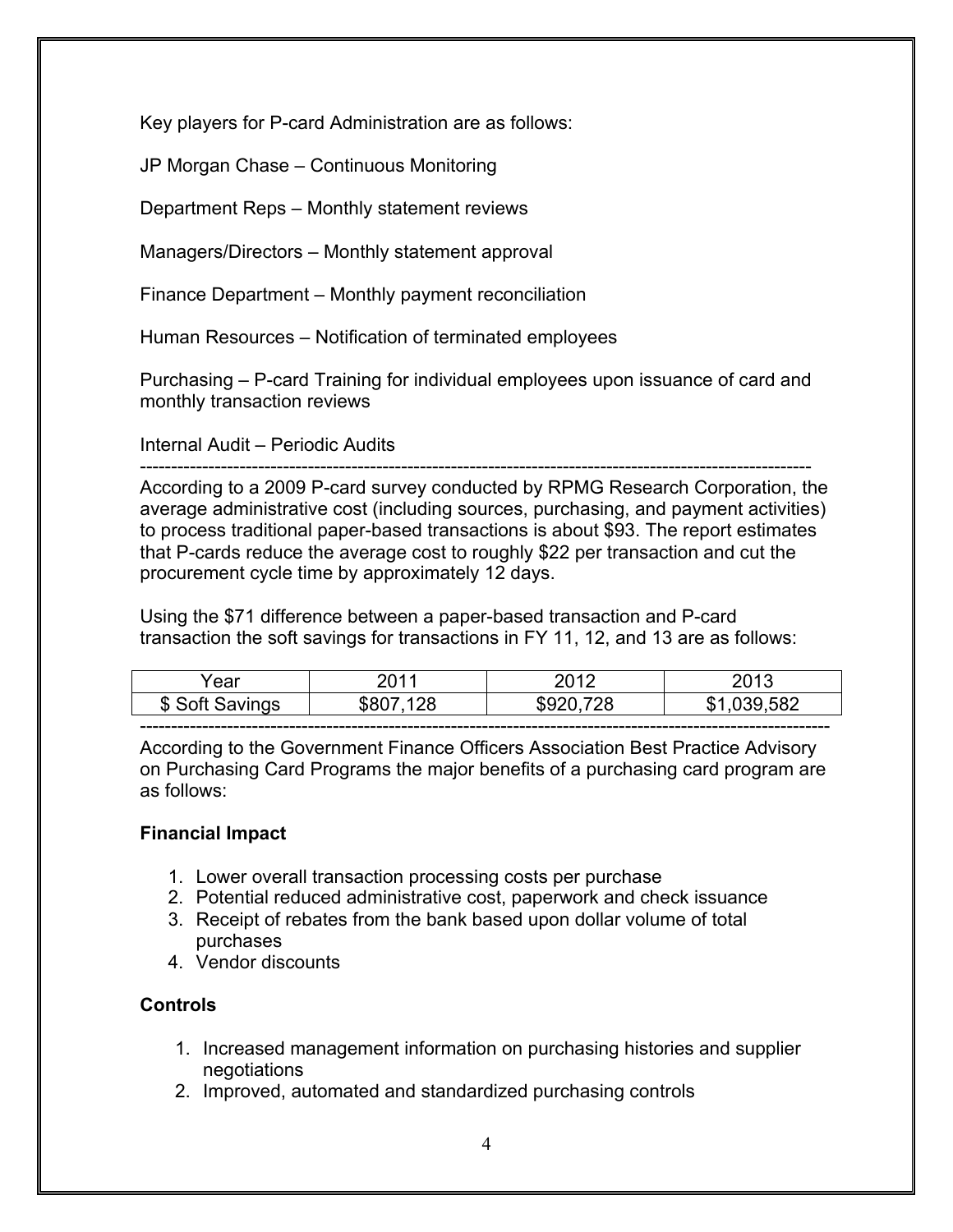- 3. The ability to set specific transaction dollar limits, merchant categories and vendors
- 4. Improved accountability for an individual employee's purchases

## **Efficiencies**

- 1. Speed and convenience of purchasing without a purchase order
- 2. Simplified purchasing and payment process
- 3. Decentralized procurement function/centralized spend information

## **Disadvantages of purchasing cards may include**

- 1. The potential for duplicate payments to vendors, unless payments are recorded by individual vendor within the accounting system
- 2. Possible negative perception about issuing "credit cards" to employees
- 3. The potential for abuse despite the controls available with purchasing cards
- 4. The potential complication of integrating purchasing card transaction data into the government's software system.

## **Overall Conclusion**

The program is meeting its objectives by providing the city with an efficient, effective and economical way of purchasing. The Opportunities for Improvement provide recommendations to strengthen the P-card program.

Management was also provided additional Opportunities for Improvement to enhance internal controls. These were not considered significant to the objectives of the audit but warrant the attention of management. Consequently, they do not appear in this report.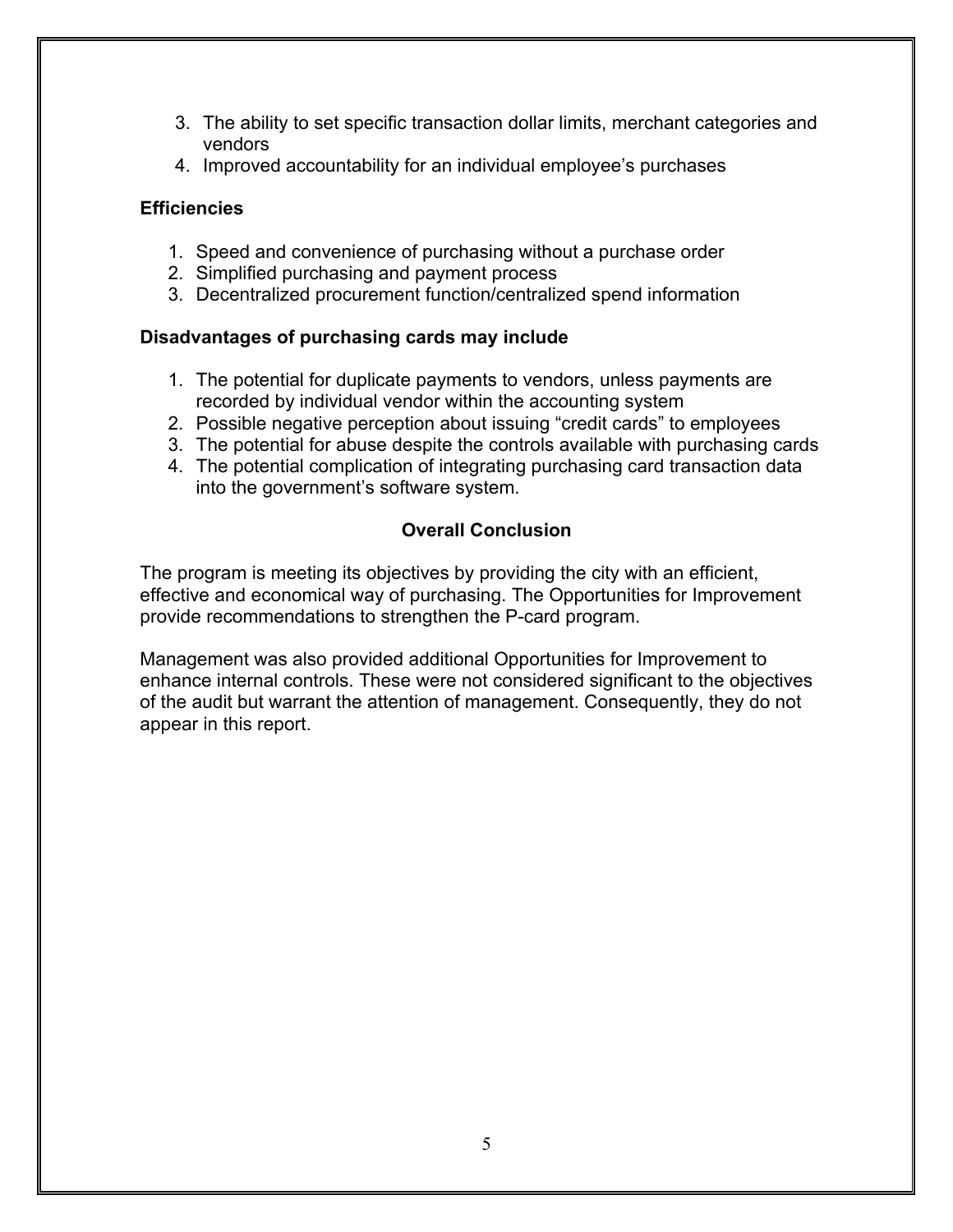## **Opportunities for Improvement**

During our audit we identified certain areas for improvement. Our audit was not designed or intended to be a detailed study of every relevant system, procedure, and transaction. Accordingly, the Opportunities for Improvement section presented in this report may not be all-inclusive of areas where improvement might be needed.

Management is in a unique position to best understand their operations and may be able to identify more efficient and effective approaches to the following recommendations:

#### **Finding #1 – Monthly Reviews**

**Condition (The way it is)**

The current reviewer in Purchasing is expected to review approximately 1,000 transactions per month. During the audit it was known that the reviewer is five months behind in the reviews.

**Criteria (The way it should be)**

Similar to bank reconciliations, P-card reviews must be performed as soon after the month end as possible.

#### **Effect (So what?)**

These reviews are essential since the P-card controls are on the back end rather than the front end such as purchase orders and check requests.

**Cause (Difference between condition & criteria)**

The volume is unreasonable for one individual

**Recommendation**

The City Auditor believes that to enhance the effectiveness and efficiency of the reviewer the scarce resources of this position need to be reallocated to higher risk areas and data analysis should become an integral part of the review. The top risk areas should be addressed such as noncompliance with State Law and improper payments.

#### **Management Response**

We agree

#### **Action Plan**

By lowering limits and redirecting large dollar purchases back through the purchasing system, we expect the volume of P-Card purchases to decline. Before we restructure the review to a sample basis, purchasing will conduct training for department heads and department P-Card coordinators to remind them of their responsibilities in the process. Purchasing will create a process which will allow the staff to review and audit transactions both in a spot/sample or individual user basis. With the anticipated reduction in P-Card review, staff will then establish data analytics utilizing the P-Card system to detect trends, issues/concerns or opportunities for changes/modifications.

#### **Implementation Date**

September 1, 2014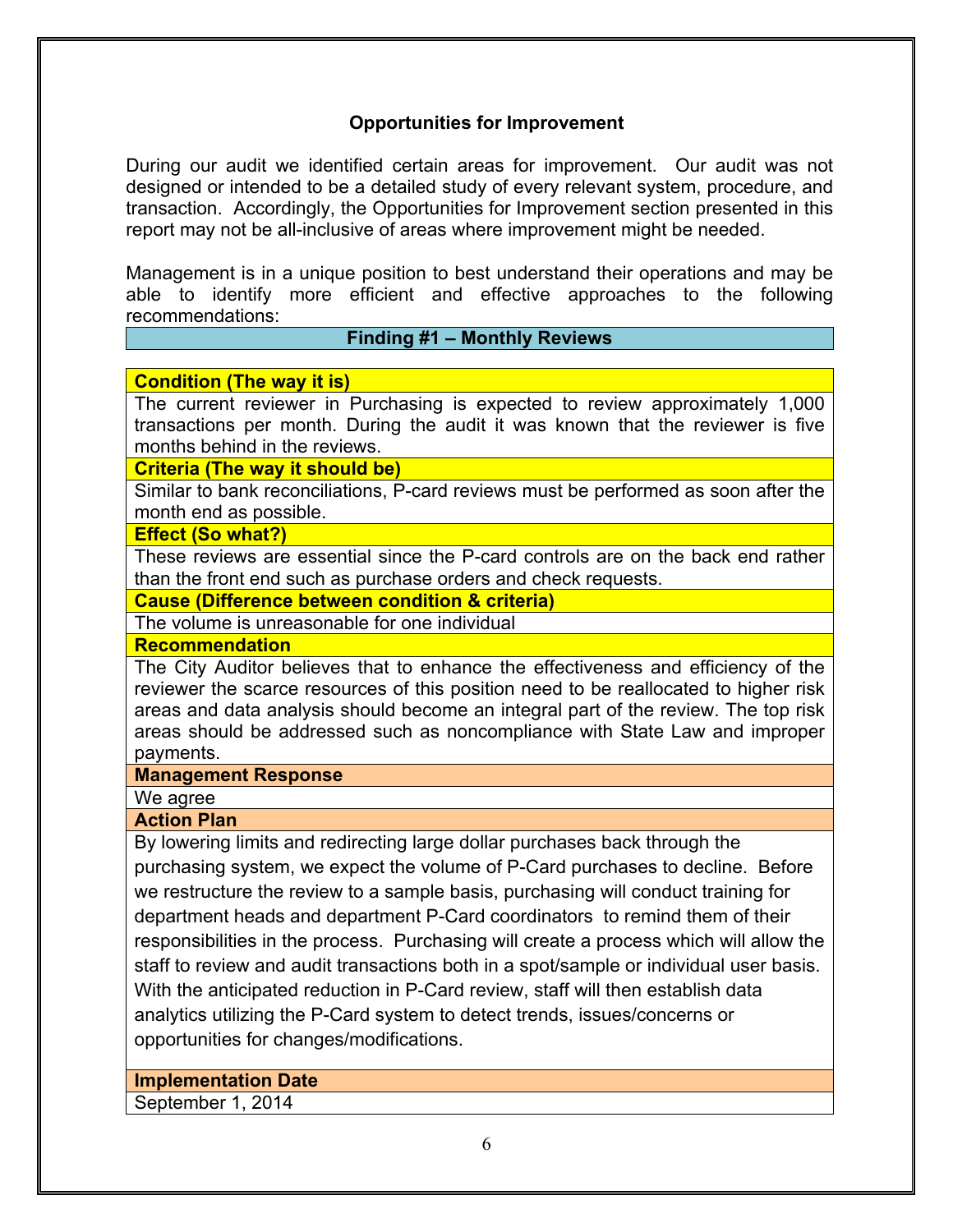## **Finding #2 – Policies and Procedures/Merchant Cost Categories**

## **Condition (The way it is)**

The P-card policy was last updated on July 1, 2011.

Even though the P-card policy states that the P-card is governed by all City of League City policies, procedures and directives it is doubtful that employees will refer to the Purchasing Policy (e.g., Sole Source and Emergency Purchases)

The policy section on what can be purchased with a P-card does not state prohibited expenditures. Along with this the prohibited Merchant Cost Categories (MCCs) may need to be expanded as they were set up in 2007. Only six MCCs are listed as prohibited.

## **Criteria (The way it should be)**

P-card policies and MCCs should be reviewed on an annual basis to fully evaluate what should be allowed and not allowed. This is one of the benefits of the P-card program: the ability to control the type of expenses allowed. Policies should be mirrored with other policies that may apply.

#### **Effect (So what?)**

The City may not accomplish the objectives of the P-card program when the appropriate policies and procedures are not in place and reviewed annually and dispersed in appropriate communication.

#### **Cause (Difference between condition & criteria)**

There was no evidence of annual reviews of the P-Card policy.

## **Recommendation**

- 1) Review and update the P-card policy ensuring that important points from other Policies and Procedures are incorporated in the updated policy.
- 2) Perhaps Sole Source and Emergency Purchases should be eliminated from the P-card program due to the extra documentation needed.
- 3) Review and update MCCs for prohibited cost categories.

## **Management Response**

We agree

## **Action Plan**

Purchasing staff will review and update the P-Card Policy and Procedures manual to be more succinct and aligned with City adopted Purchasing policies.

Sole Source purchases will no longer be acceptable with P-Card transactions. Purchasing will seek "best practices" from similar municipalities and advisement from P-Card bank and city administration in regard to adjusting/updating MCC codes. 

**Implementation Date September 1, 2014**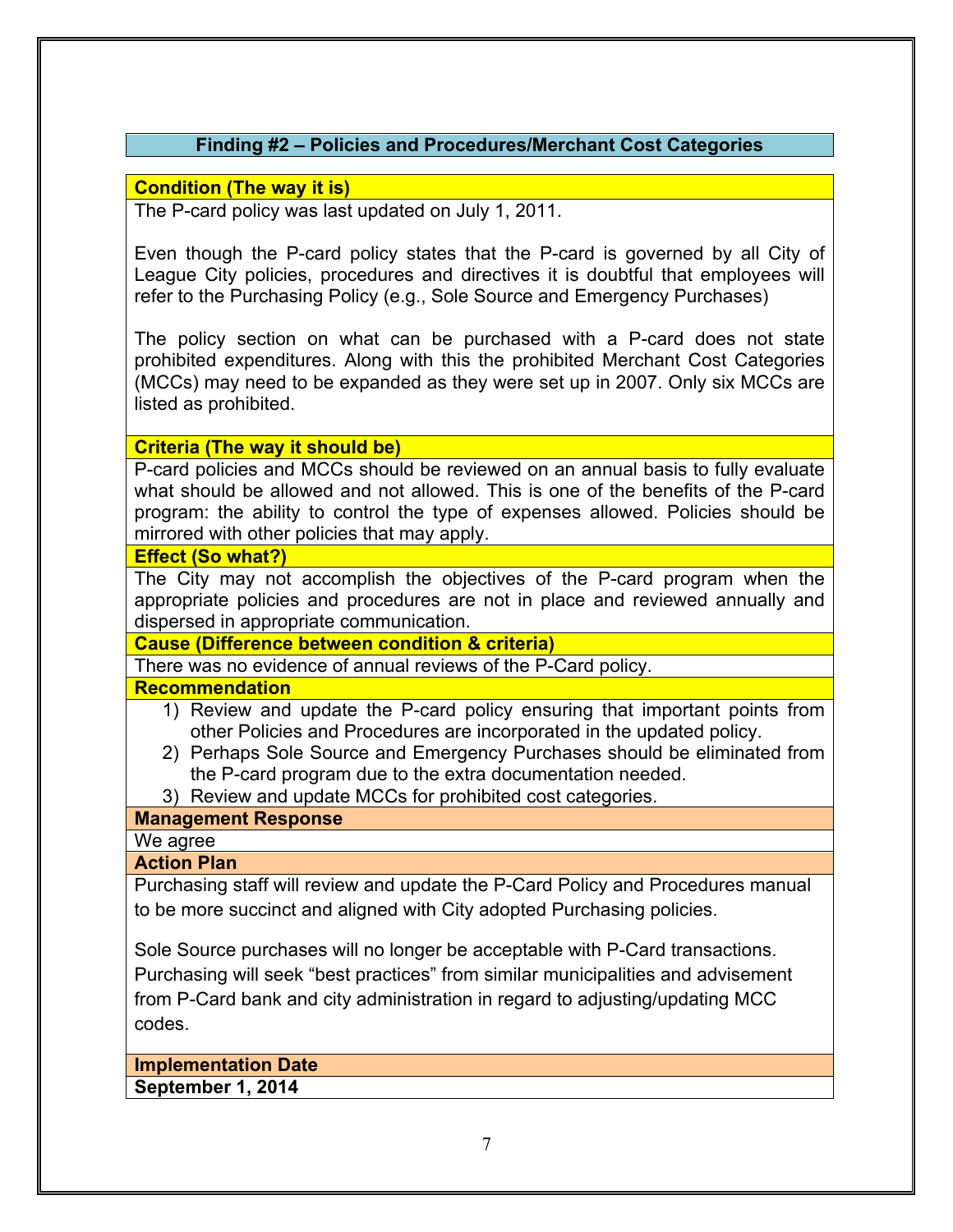## **Finding #3 - Training**

**Condition (The way it is)**

Department reps are not trained on their departmental duties.

**Criteria (The way it should be)**

In order to know what is required of them initial training should be performed with refresher training done on an annual basis.

**Effect (So what?)**

Quality reviews by the department rep will not be as effective and updates that may be needed for the departmental review may not occur.

**Cause (Difference between condition & criteria)**

There was a 1<sup>st</sup> Annual Training Session held on May 2, 2012. Due to turnover of personnel this training did not continue.

#### **Recommendation**

Create a tradition of new department rep training and annual refresher training thereafter.

**Management Response**

We agree

**Action Plan** Purchasing and Accounts Payable will develop a training program for department P-Card Coordinator (DPC)\* and Department Head/Director that will include powerpoint presentation and a discussion of relevant issues, etc. Once complete, department representatives will sign an affidavit that they have attended this session. We anticipate the session to be very comprehensive and last between 2-4 hours and cover policies, reconciliation, data analysis, assistance, etc. The goal is to have a class for all current department representatives prior to the end of the current fiscal year, quarterly sessions for new representatives (as needed) and then an annual refresher class.

\* The DPC will be the central documentation control point for each department. The DPC is responsible for the correct appropriation of the department's funds and the coordination of the Purchasing Card Program for the department

#### **Implementation Date September 8, 2014**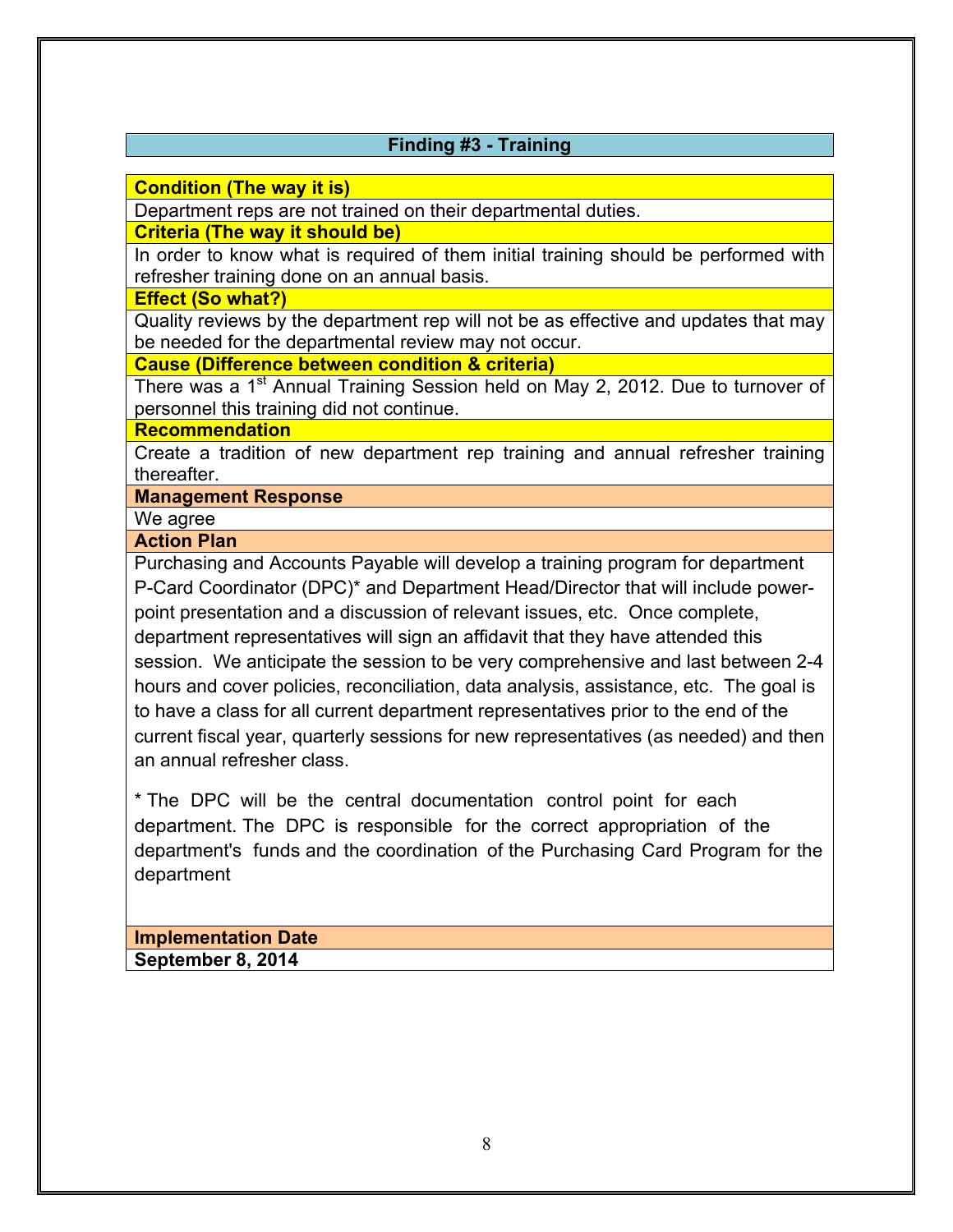## **Finding #4 – P-card Limits**

## **Condition (The way it is)**

The limits on the P-cards need to be reviewed. 10 of the cards have -0- for a single transaction limit which would then default to the monthly limit which would then put them within State law criteria.

Many of these cards have single transaction limits above the \$3,000 threshold requiring quotes and HUB requirements. A few of these single transaction limits are \$30,000 and above with monthly limits up to \$85,000. The limit should be based on need if over the \$1,000 standard single transaction limit. For example, one individual with a single transaction limit of \$40,000 had a high purchase of \$20,000 over a two year period. Another individual with a single transaction limit of \$30,000 had a high purchase of \$17,000 over a two year period. Another individual with a single transaction limit of \$30,000 had a high purchase of \$10,000 over a two year period of time.

Some cards have the same single transaction dollar limit as they do their total monthly limit.

The Cardholder Agreement form that is signed by the cardholder does not indicate the limits.

Out of 10 cards over \$2,999.99 only one had a Purchasing Manager's approval.

**Criteria (The way it should be)**

Standard limits should be in place. Standards should only be exceeded after justification from the Department and approval by the Purchasing Manager.

Communicate the limit by placing it on the Cardholder Agreement so the cardholder knows what their limits are and has a record of them.

The P-card policy states, "No single purchase limit is to exceed \$2,999.99 unless approved by the Purchasing Manager."

**Effect (So what?)**

A disgruntled employee may leave employment with the card in hand and no deactivation. That employee could purchase up to their limit.

The higher the limit passes the \$3,000 threshold the greater the risk State Law could be violated.

By not having a record of what their limits are they could unintentionally forget them or have a good reason for intentionally forgetting them.

Limits can get out of hand if the Purchasing Manager is not approving them.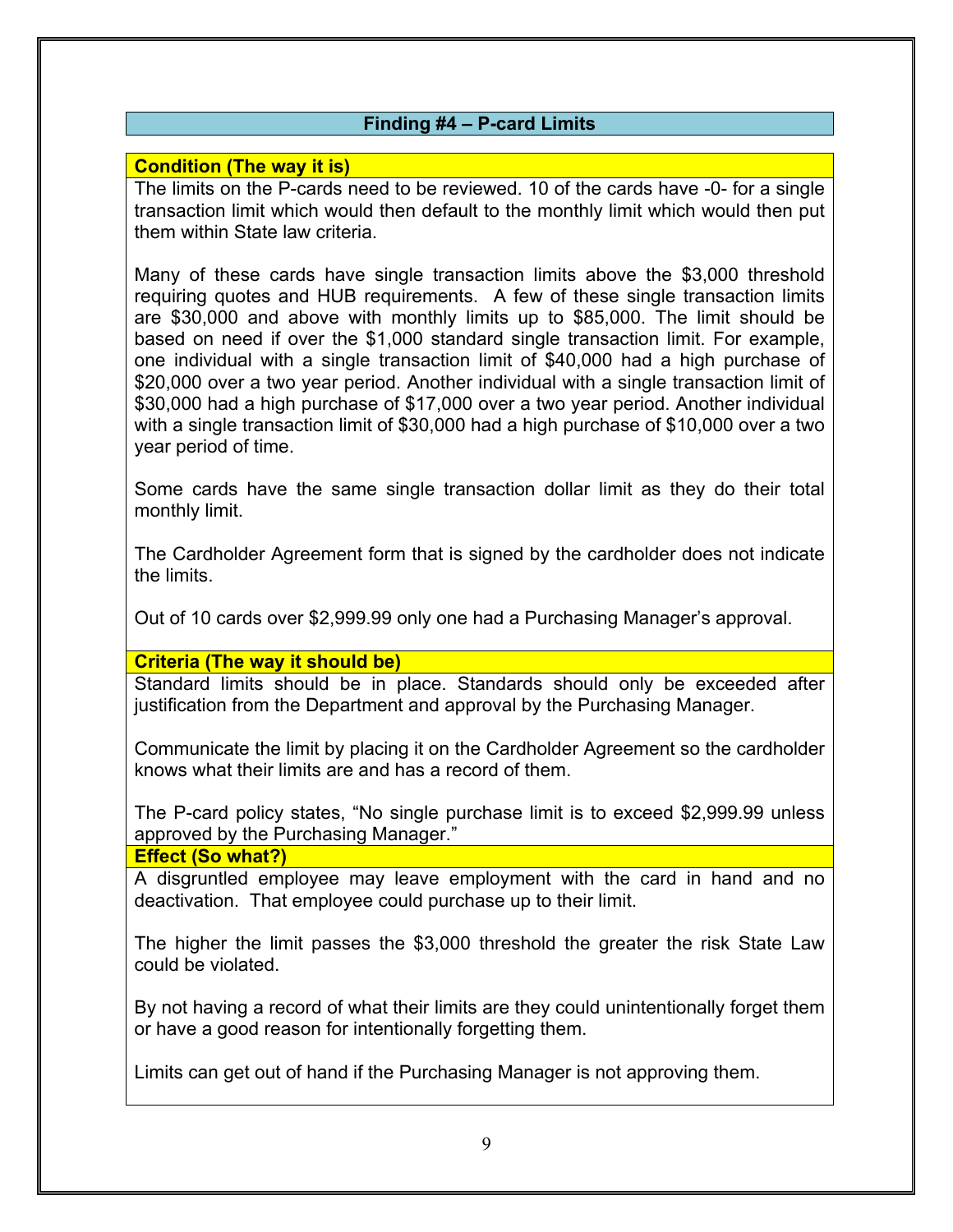## **Cause (Difference between condition & criteria)**

Lack of monitoring over the internal control of P-card limits and proper communication associated with the P-card program.

#### **Recommendation**

- 1) Review and adjust these limits as appropriate.
- 2) The city has the ability to raise and lower limits within minutes. Use this to the City's advantage.
- 3) Reemphasize compliance with State Law and our policies at the next training class.
- 4) Place the limits on the cardholder agreement.
- 5) Make sure the Purchasing Manager approves all P-cards above \$2,999.99.

## **Management Response**

## We agree

## **Action Plan**

Purchasing will again rely on "best practices", State Law and Purchasing Policies with regard to adjusting P-Card limits.

Purchasing will develop a new cardholder agreement which will be very clear regarding transaction limits, unauthorized purchases, etc. This form will be provided to all current and future cardholders and maintained by our office. We anticipate updating our P-Card training and requiring all current cardholders to attend to receive up-to-date training, sign a new agreement, etc.

As part of the new policy, the Purchasing Manager must approve all cards issued that will have limits increased beyond \$ 2,999.99 for a single purchase. Any increases must be on a very limited basis and should be rare exceptions. The Purchasing Manager will rely on the Department Director to justify approval of this increase. It will be incumbent on the Purchasing Manager to monitor the transaction and reduce the increase once the transaction is complete.

Clearly, having -0- limits on single purchase for P-Cards is unacceptable and will be corrected immediately.

**Implementation Date September 1 , 2014**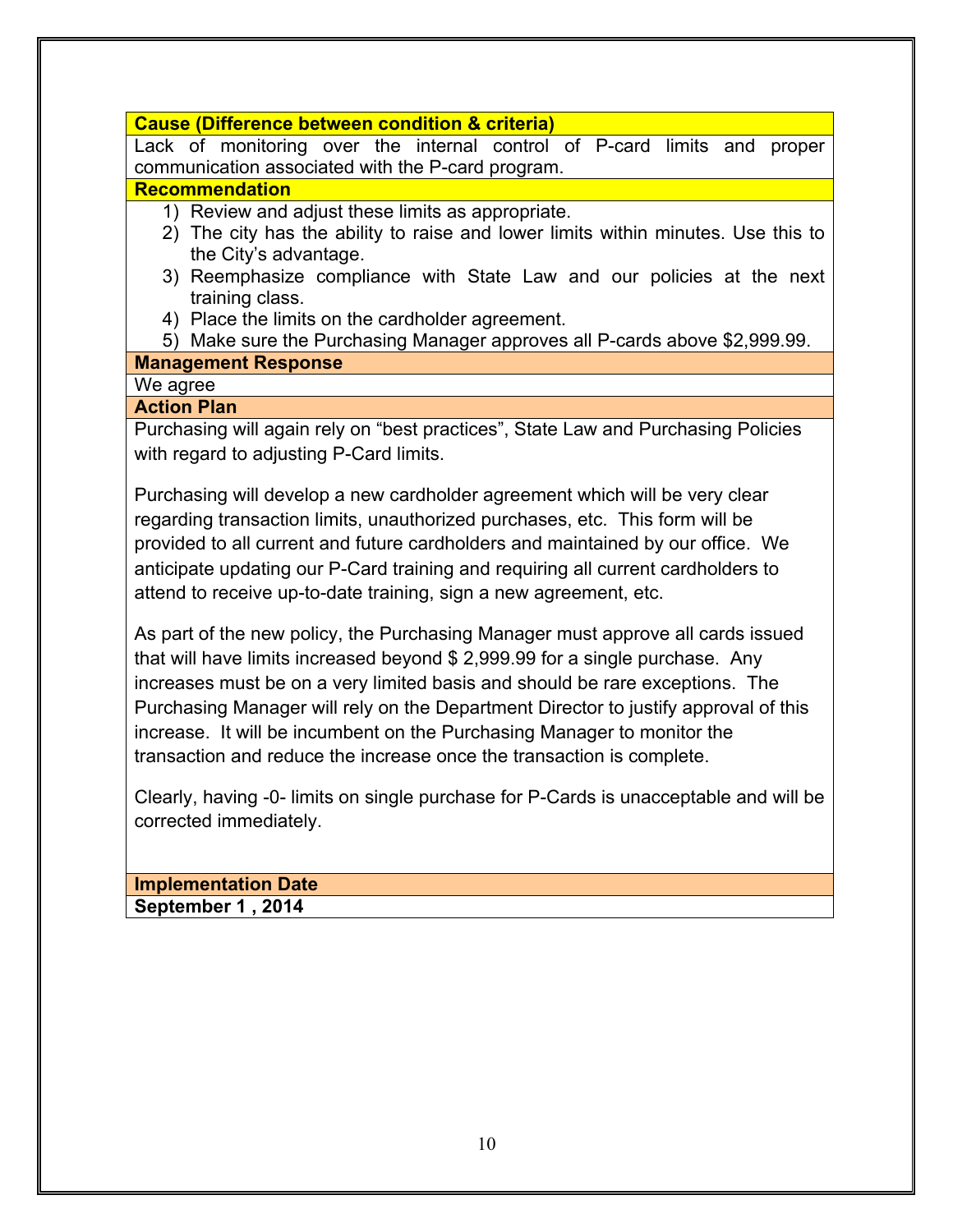## **Finding #5 – Preferred Vendors**

## **Condition (The way it is)**

The Purchasing Policy states the following, "The Purchasing Department maintains a vendor listing by commodity of vendors wishing to do business with The City of League City that may be utilized." However, when asked about this list the P-card Administrator indicated there was no list. This was confirmed by the Purchasing Manager. He indicated the city uses "Public Purchase" as a vehicle to allow vendors to register according to their commodity. Bid notices can then be sent to them.

The data analysis showed there were opportunities for the city to use its large purchasing power to leverage for discounts from various vendors.

**Criteria (The way it should be)**

Prudent business practices dictate the city always pursues the best value for the taxpayer.

**Effect (So what?)**

The city may be spending more than it needs to

**Cause (Difference between condition & criteria)**

Lack of monitoring over high volume vendors

**Recommendation**

- 1) Create a vendor listing according to the Policy or provide information on "Public Purchase."
- 2) Use data analysis to determine high expense vendors and negotiate discounts.

#### **Management Response**

We agree

## **Action Plan**

Purchasing will create reports and analytical tools inside the P-Card software (SDOL) and begin working and negotiating with our high expense vendors, negotiate discounts and/or better terms and produce an agreement for that provider.

**Implementation Date September 8, 2014**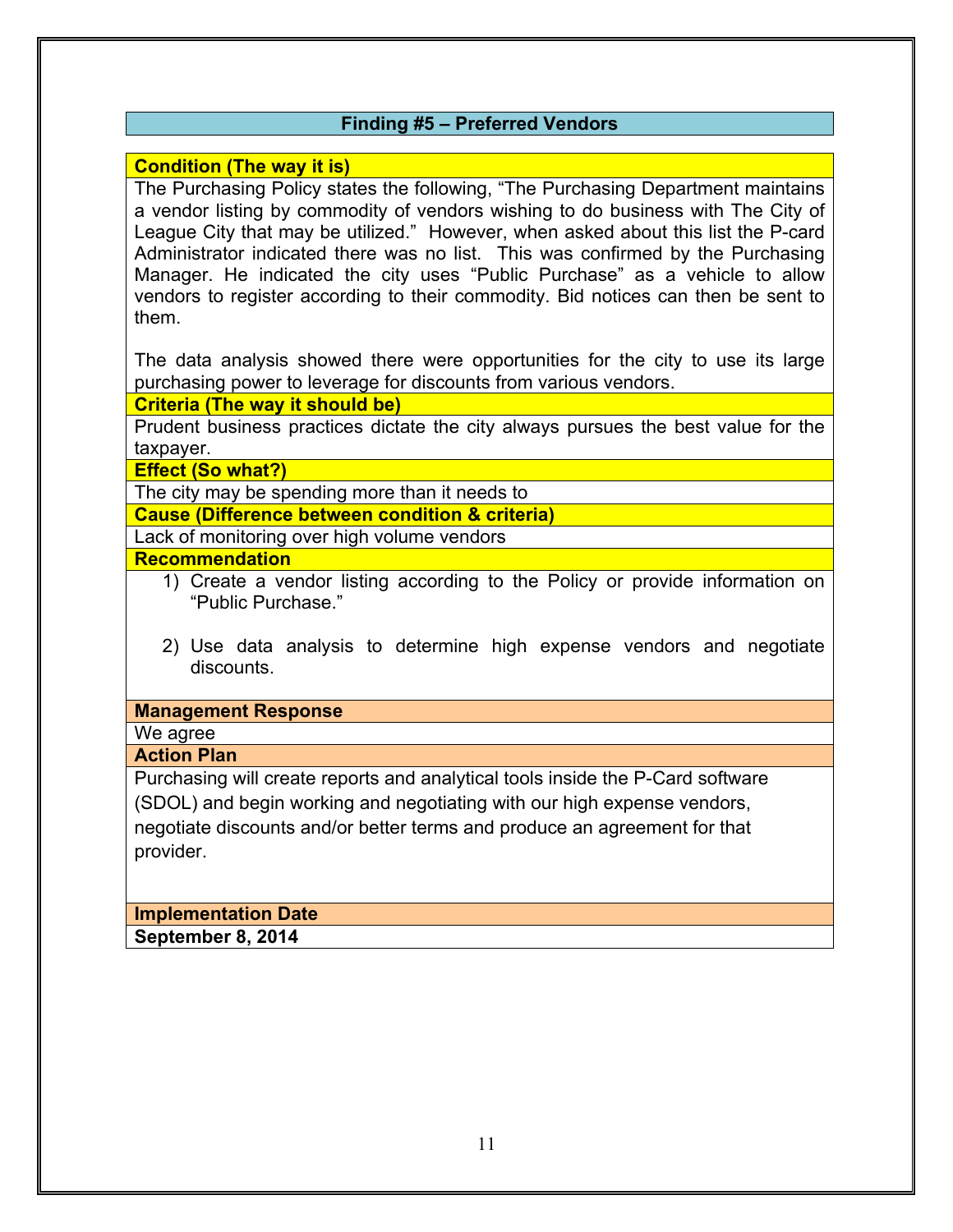## **Finding #6 – Capitalized Expenses**

#### **Condition (The way it is)**

The Purchasing Policy and P-card Policy needs to address capitalization vs. expensing an item. It was noticed during this audit that several items in the Public Works Department (Lift Station Pumps, Sewage Pumps and Hot Mix Asphalt) and should have been capitalized.

**Criteria (The way it should be)**

Reliability of the financial statements requires accurate coding of expenses **Effect (So what?)**

The Financial Statements could mislead readers. Financial analysis of the financial statements may be flawed.

#### **Cause (Difference between condition & criteria)**

The audit did not find a verification on the account coding for the capitalized expenses. No guidance on coding capitalized expenses was found.

#### **Recommendation**

- 1) Create a Capitalization Policy for the City.
- 2) Create a mechanism for the review of account coding particularly capitalized expenses.

#### **Management Response**

The City has a Fixed Asset policy which covers capitalization guidelines. The threshold for capitalization is \$5,000. If the repair of an item does no more than return the asset to its original condition and thus provides no additional value, then the cost of the repair will be expensed. If the repair or replacement of the item increases capacity or serviceability of the original asset or extends significantly the life of the asset, then it will be capitalized as an addition to the original asset. The items questioned during the audit were properly coded and would have been considered maintenance items in accordance with City policy. Expenses coded to the correct capital outlay object codes are reviewed and capitalized by the accounting department. Accounting also reviews maintenance accounts for miscoded items that should have been charged to capital outlay. Management agrees that the asphalt purchase was a capital improvement that was overlooked in the review process.

#### **Action Plan**

We will reinforce to the departments during the Purchasing training the capitalization limits and the correct account numbers to utilize. Purchasing will also be mindful of the policy and the account numbers. Purchasing, accounting and budget will be mindful of the potential for capital expenditures as we review maintenance accounts, and work to identify them in advance in order to facilitate appropriate accounting treatment.

With lower PCard limits, and expenses going through the traditional purchasing channels, these errors should be easier to avoid.

**Implementation Date**

**September 1, 2014**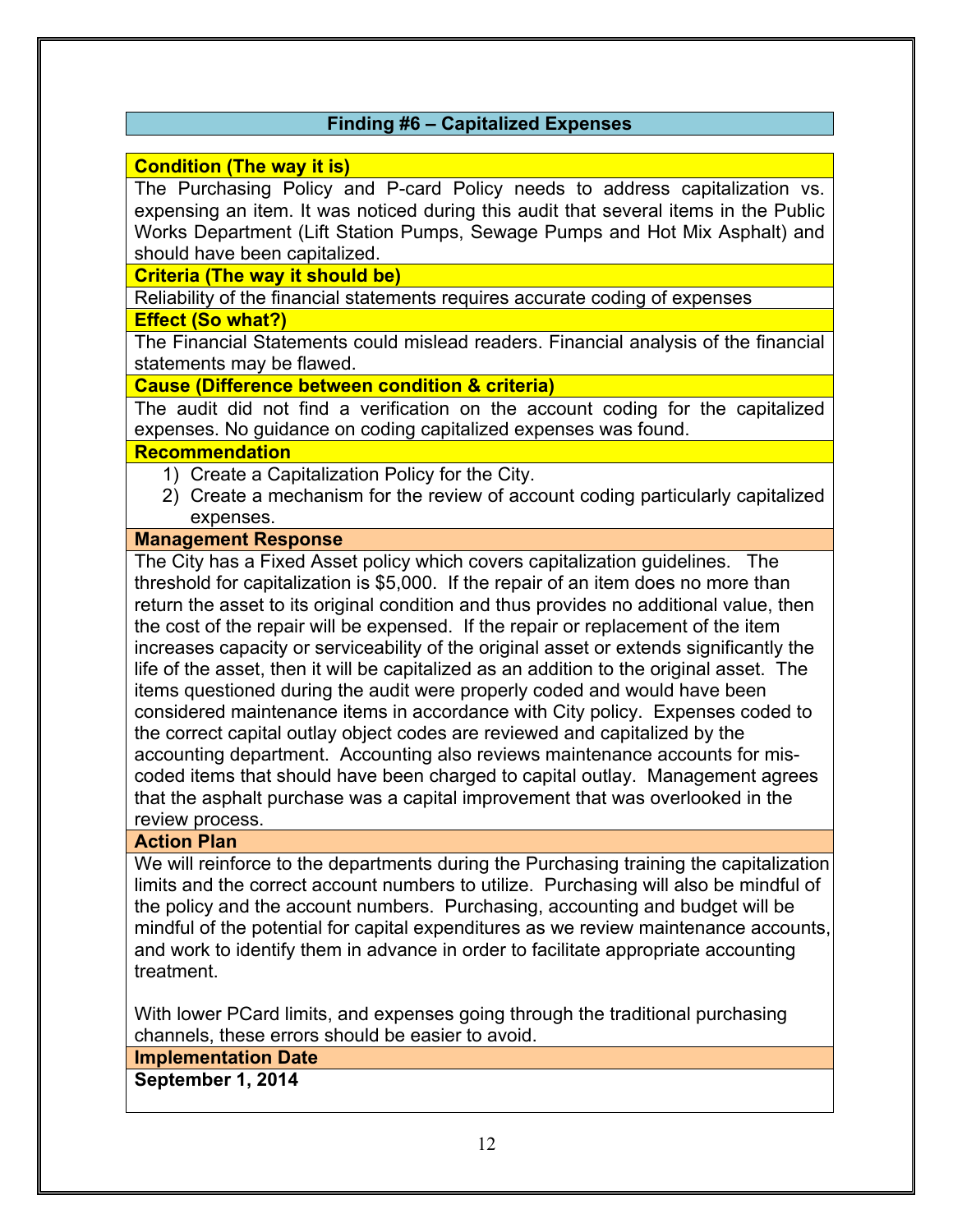## **Auditor's Comment**

The City Auditor desires to clarify the position taken.

At the time of this audit, the auditor found no capitalization policy on Policy Tech which is the city's central repository for all policies. Employees cannot be expected to follow policies that are not easily accessible to all employees.

The auditor understands that there are gray areas surrounding the capitalization issue.

According to the publication Accounting for Capital Assets, A Guide for State and Local Governments it states for an Improvement, "An improvement provides *additional value*. Such added value is achieved either by 1) lengthening a capital asset's estimated useful life or 2) increasing a capital asset's ability to provide service (i.e., greater effectiveness or efficiency).

The same article states for Repairs and Maintenance, "In contrast to improvements, repairs and maintenance *retain value* rather than provide additional value."

Improvements should be capitalized and recognized as expense (i.e., depreciation or amortization) over the estimated useful life of the improvement. The cost of repairs and maintenance must be reported as expense of the period in which incurred.

Pumps – Subsequent to the management response additional review was conducted by the City Auditor. The pumps invoice amounts were \$5,853, \$6,375, \$39,394.

In a recent city survey that Auditor performed it was mixed as to the way cities handle the rebuild, repair or replacement of a lift station pump. Some cities expense all costs associated with pumps. Some cities capitalize all expenses associated with pumps. Another city it depends on the size of the pump. Another city expenses the rebuild of a pump while capitalizing the replacement of a pump.

Care must be taken if the new pump is more efficient or effective than the previous pump. That would require capitalization. Ultimately, the accounting used must come from a thorough understanding of whether value is being retained or additional value is being added.

Beyond the standard definition provided above an asset is an economic resource of the organization that provides future benefit. An expense is generally consumed within the year. The pump provides future benefits that exceed one year.

The City Auditor is respectful of Finance's judgment regarding pumps.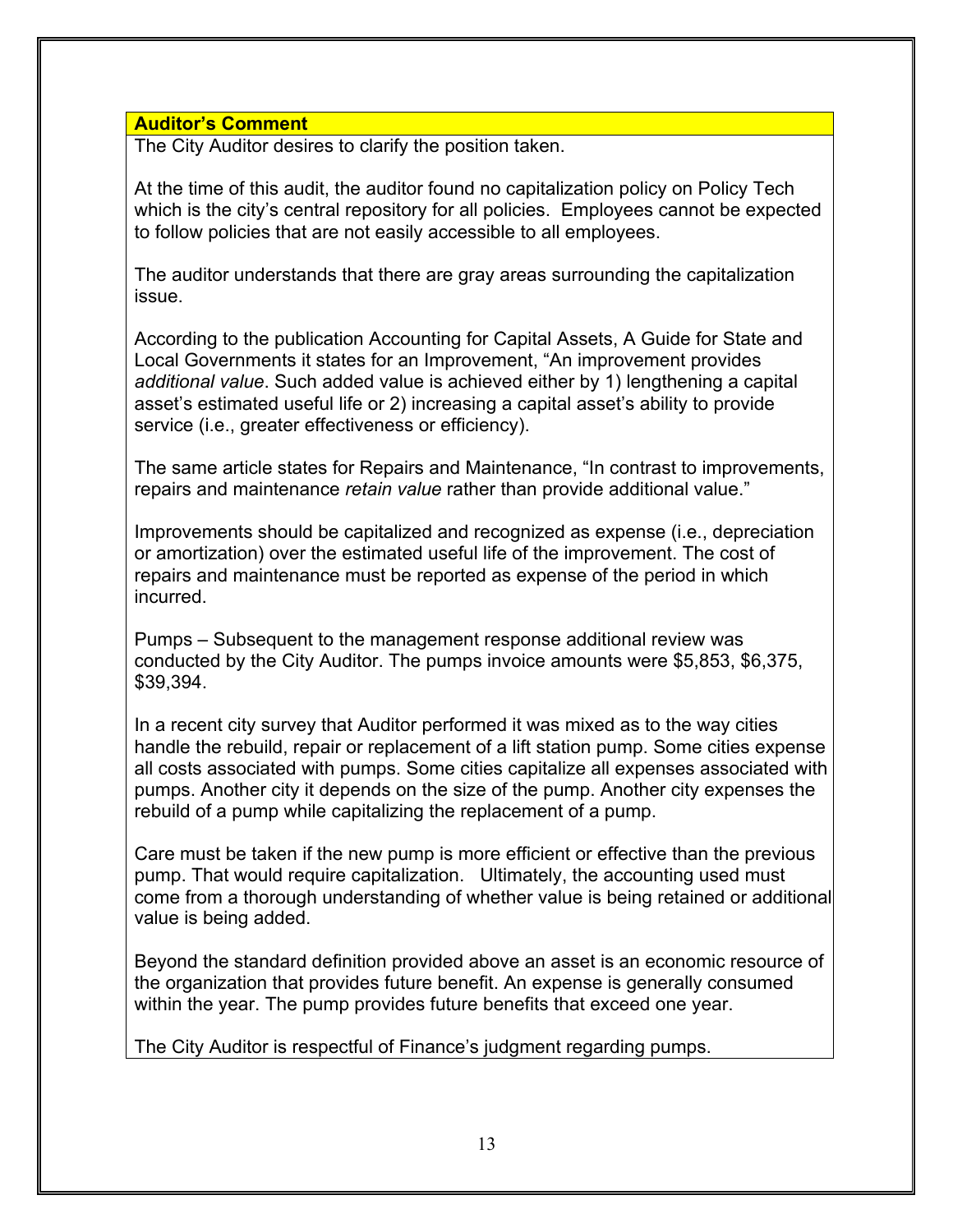## **Finding #7 – Department P-Cards/Emergency Cards**

## **Condition (The way it is)**

The P-card program in the city has numerous Department P-cards where any individual from the department can use the card. Generally, these cards have high limits as opposed to individual cards. According to JPMC, the purpose of these cards is to eliminate the need for individual cards. That does not seem to be the case. The audit found many individual cards along with high limit department cards.

Additionally, according to JPMC, "The issue with a department card is that it prevents the cardholder the ability to dispute a transaction with a vendor for a chargeback. The merchant can deny the chargeback claim since they cannot validate the individual did the purchase since there is not a name on the card."

The city has 10 emergency cards in a file cabinet in the purchasing department. These cards are used just-in-case. The issues that apply to the department cards also apply to the emergency cards.

#### **Criteria (The way it should be)**

The least amount of cards outstanding that can provide the greatest benefit

#### **Effect (So what?)**

The more cards dispersed the more administrative cost there will be. The greater the chance for lost, stolen, or fraudulent cards. It is much harder to assign accountability to a departmental card/emergency card.

#### **Cause (Difference between condition & criteria)**

Consideration was not given to the individual cards issued in the department if a departmental/emergency card was issued and the risk that these cards present.

#### **Recommendation**

The city should do away with departmental cards and emergency cards

## **Management Response**

We agree

#### **Action Plan**

Purchasing will discontinue both department and emergency cards, collect all of them and dispose of them by shredding. As noted in Finding # 2: The notable exception is that of a city-wide emergency (hurricane for example) where city administration will identify individuals who will be authorized to purchase goods and supplies during the emergency. Those individuals will have their limits increased during the phase.

## **Implementation Date**

**Immediately**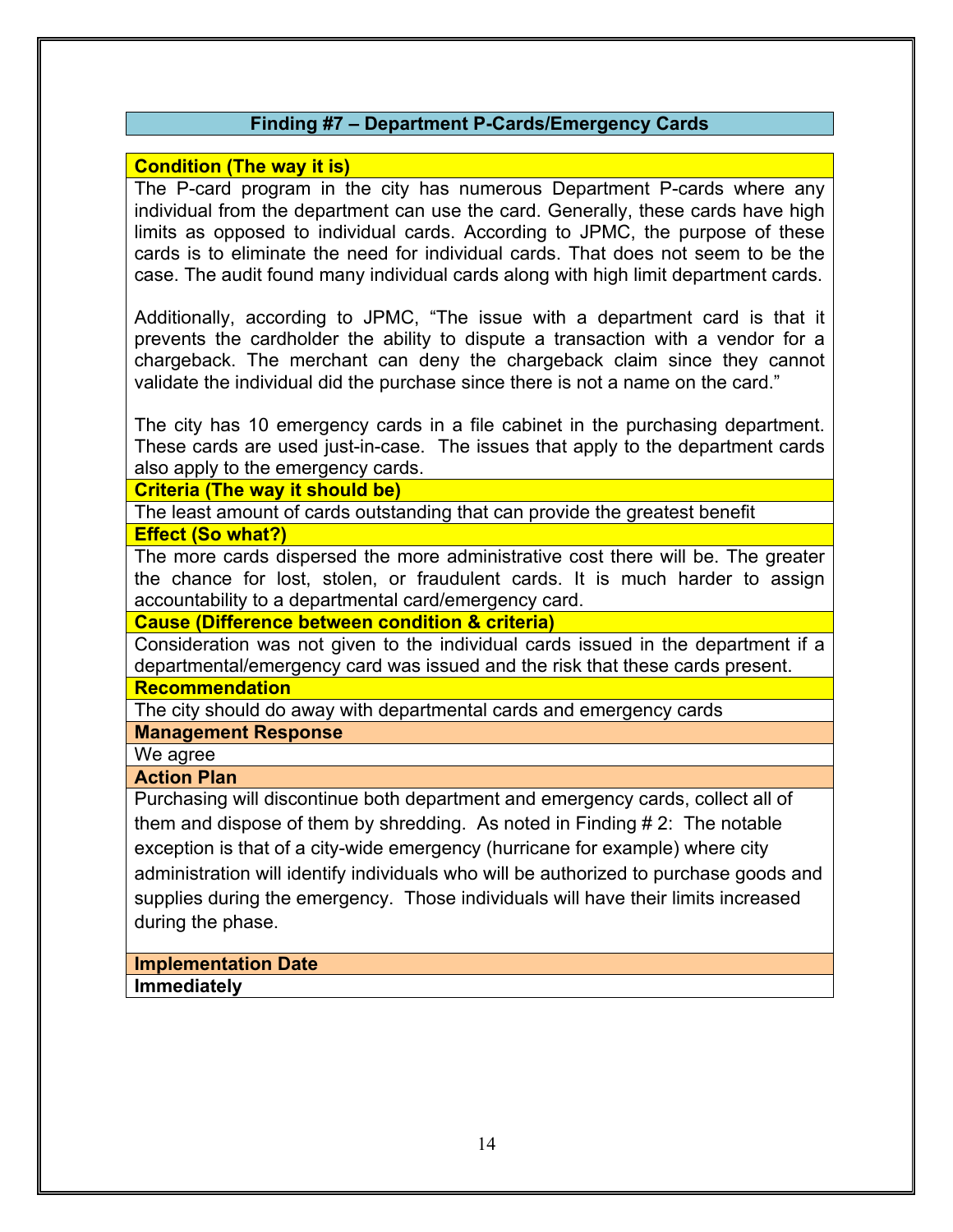## **Finding #8 – Sole Source, Emergency Purchases and Required Quotes**

## **Condition (The way it is)**

The audit found numerous items (nine) in the sample that did not have the requisite documentation for sole sources and emergency purchases.

Approximately, 11 in the sample did not have quotes as required.

**Criteria (The way it should be)**

Purchasing policy dictates required documentation for sole source (manufacturer's written certification and explanatory memo), emergency purchases (emergency purchase requisition) and purchases over \$3,000.

#### **Effect (So what?)**

The City (for these nine and 11) is noncompliant with the city's Policies and Procedures and State Law.

## **Cause (Difference between condition & criteria)**

The P-card Policy does not directly state how to handle these circumstances only the Purchasing Policy. There is no mechanism in place to check for compliance regarding these policies.

#### **Recommendation**

- 1) Update the P-card Policy with sole source, emergency purchases and purchases over \$3,000 information or require no sole source or emergency purchases can be made with a P-card.
- 2) Create a mechanism to monitor the performance of getting the required quotes. Repeat offenders should have their limits dropped or their card privileges taken away.

## **Management Response**

We agree

#### **Action Plan**

Sole Source and Emergency purchases will no longer be acceptable with P-Card transactions. The notable exception is that of a city-wide emergency (hurricane for example) where city administration will identify individuals who will be authorized to purchase goods and supplies during the emergency. Those individuals will have their limits increased during the phase.

Policy requirements will be reinforced at the upcoming training and as policy dictates cards will be cancelled for violators.

**Implementation Date June 2, 2014**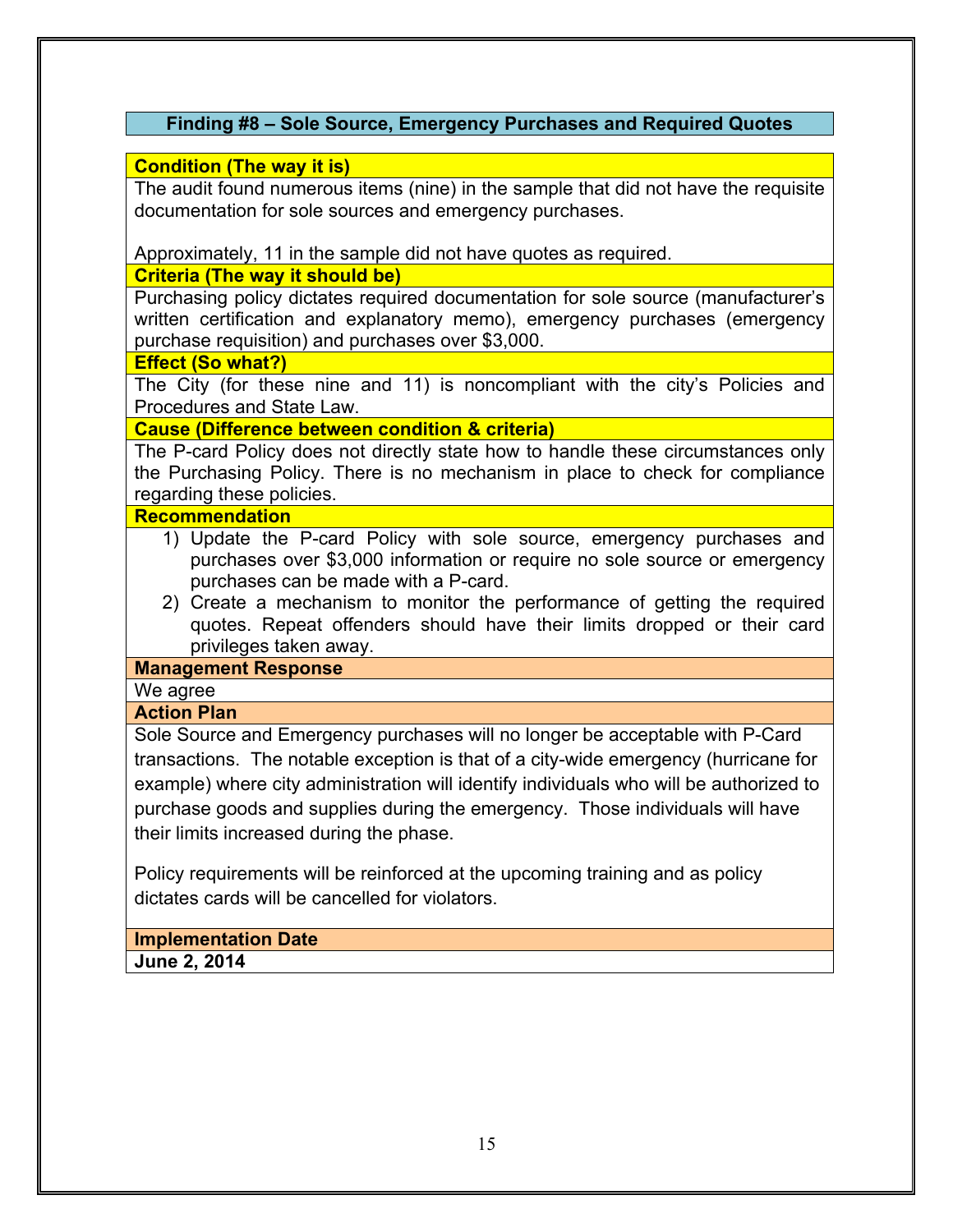## **Finding #9 – IT Purchases**

## **Condition (The way it is)**

The P-card Administrator indicated to the City Auditor that IT does not always go through Purchasing. The question came about when the P-card Administrator could not answer if certain IT vendors had contracts with the city.

Additionally, the P-card policies do not state if all IT purchases go through IT.

## **Criteria (The way it should be).**

The Purchasing department should be utilized by all departments. IT purchases should be vetted by IT first.

**Effect (So what?)**

The Purchasing Department may lose accountability over the contracts the city has and the IT Department may lose accountability over the IT resources of the city.

## **Cause (Difference between condition & criteria)**

Information and Communication is not taking place where it should be. **Recommendation**

- 1) Management needs to ensure that IT goes through the Purchasing Dept. 2) All IT purchases are vetted by IT.
- **Management Response**

Agreed

**Action Plan**

The Finance Director and Purchasing Manager have met with IT and have reinforced the policy and revised the practices. Purchase orders and standard purchasing channels will be utilized by IT, and all departments.

**Implementation Date**

**Immediately**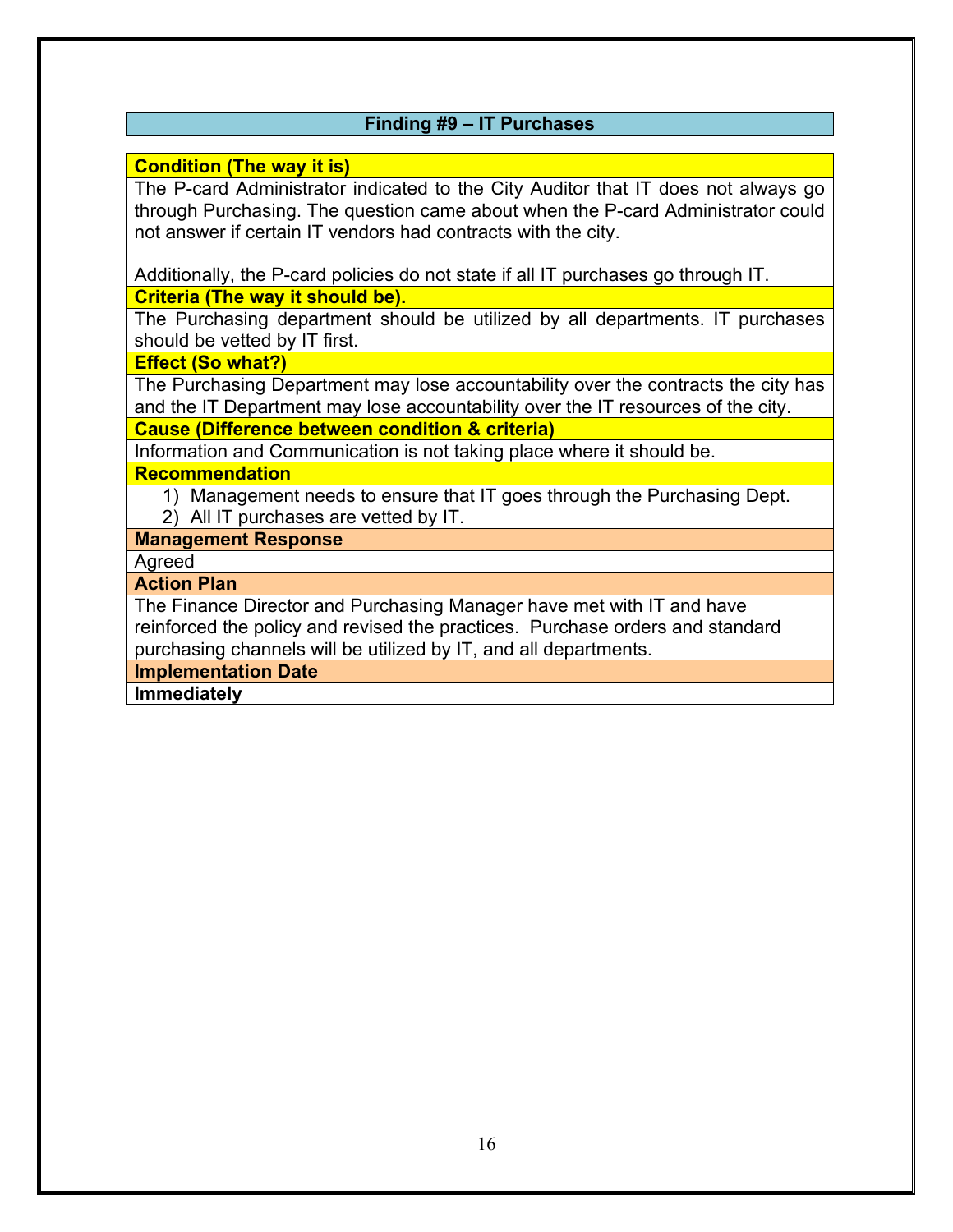## **Finding #10 - \$50,000 Threshold**

**Condition (The way it is)**

The city has several vendors that appear to be over the \$50,000 threshold.

**Criteria (The way it should be)**

State Law states that the \$50,000 threshold applies to all purchases in an organization not just from one department. The city should use caution. State law provides that there are criminal penalties if a city makes component, sequential or incremental purchases to avoid the competitive bidding requirements.

**Effect (So what?)**

The possibility of noncompliance with State Law

**Cause (Difference between condition & criteria)**

Our policies do not warn against this issue and there is no monitoring for this issue. **Recommendation**

Create a monitoring mechanism that checks monthly for the \$50,000 threshold and explain in the Policies.

**Management Response**

We agree

**Action Plan**

Purchasing has initiated a procedure to reduce the P-Card limits as addressed in Finding # 4. Purchasing will rely on "best practices", State Law and Purchasing Policies with regard to adjusting P-Card limits

**Implementation Date**

**June 30, 2014**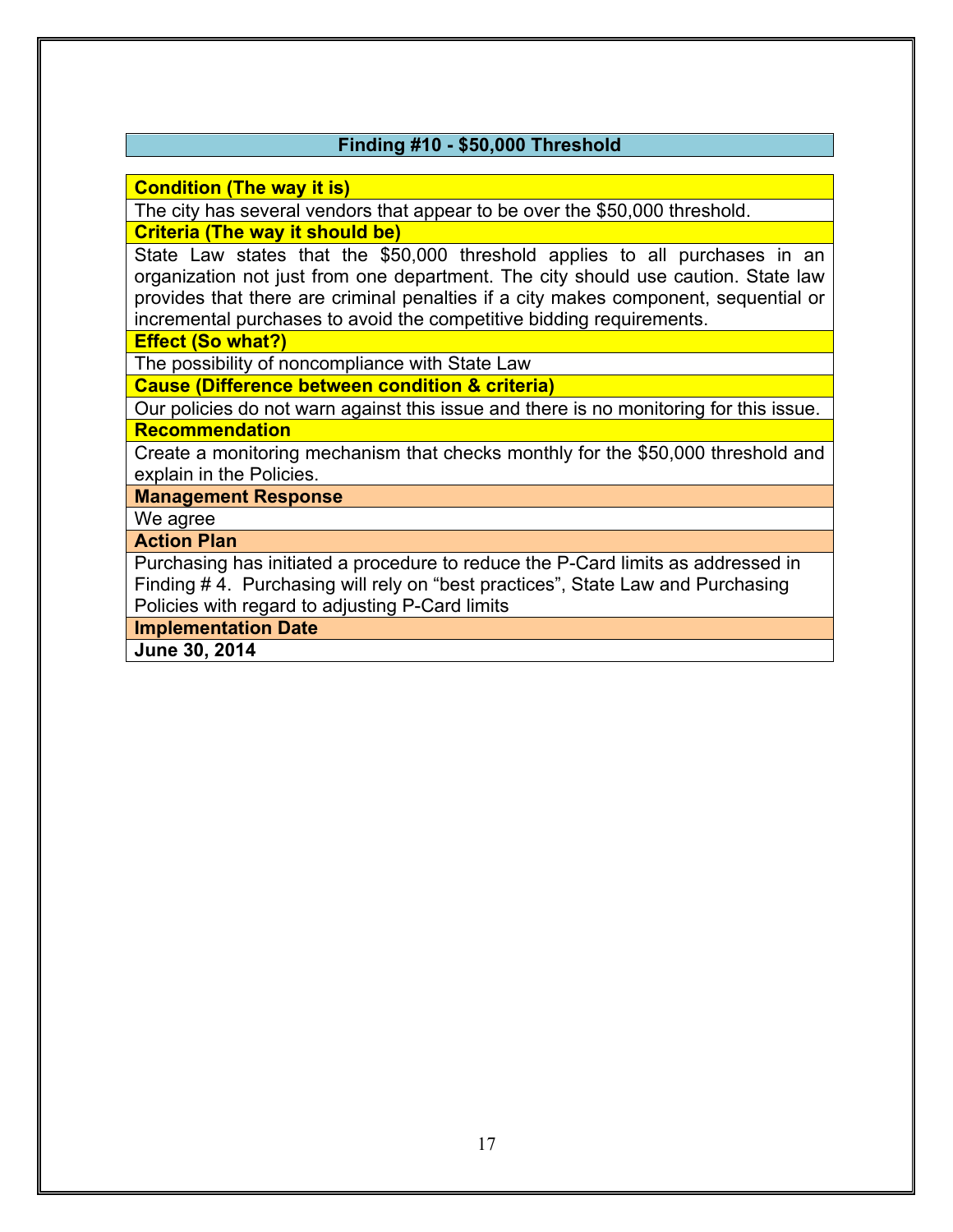## **Finding #11 – P-card Rebates**

## **Condition (The way it is)**

The city is provided a rebate on P-card Purchases. Currently that rate is 1.60%. It is determined by the Consortium's purchases and the city's purchases. No monitoring was found to ensure it is accurate.

Additionally, in communication with Fort Worth it was found the Commercial Card Agreement is its Third Amendment. Only the initial contract was provided to the auditor.

As part of the Commercial Card Agreement there is a section called Single Use Account (SUA). This is a card-less Account used in connection with a single, unique transaction. Our accounting system would need to be integrated with JPMC. This would cost approximately \$2,000 however the payback if, for example, we put \$2,000,000 of Accounts Payable on this system per years would yield an additional rebate of \$24,800 per year. SUA's are fraud protected.

#### **Criteria (The way it should be)**

Checks and balances are in place to verify amounts we get from JPMC.

**Effect (So what?)**

No checks and balances on the accuracy of the rebate.

**Cause (Difference between condition & criteria)**

Lack of monitoring

#### **Recommendation**

- 1) Verify the accuracy of the rebate.
- 2) Ensure the city has the latest amendment in its possession.
- 3) Consider a SUA free analysis to determine if that payment system would be advantageous to the city.

#### **Management Response**

Agree

#### **Action Plan**

Accounting will work with purchasing to review the rebate and assess the reasonableness of the funds received.

The SUA has been considered in the past and was not implemented at the time due to a lack of rebate available on SUA payments. We will revisit this option.

**Implementation Date**

**June 30, 2014**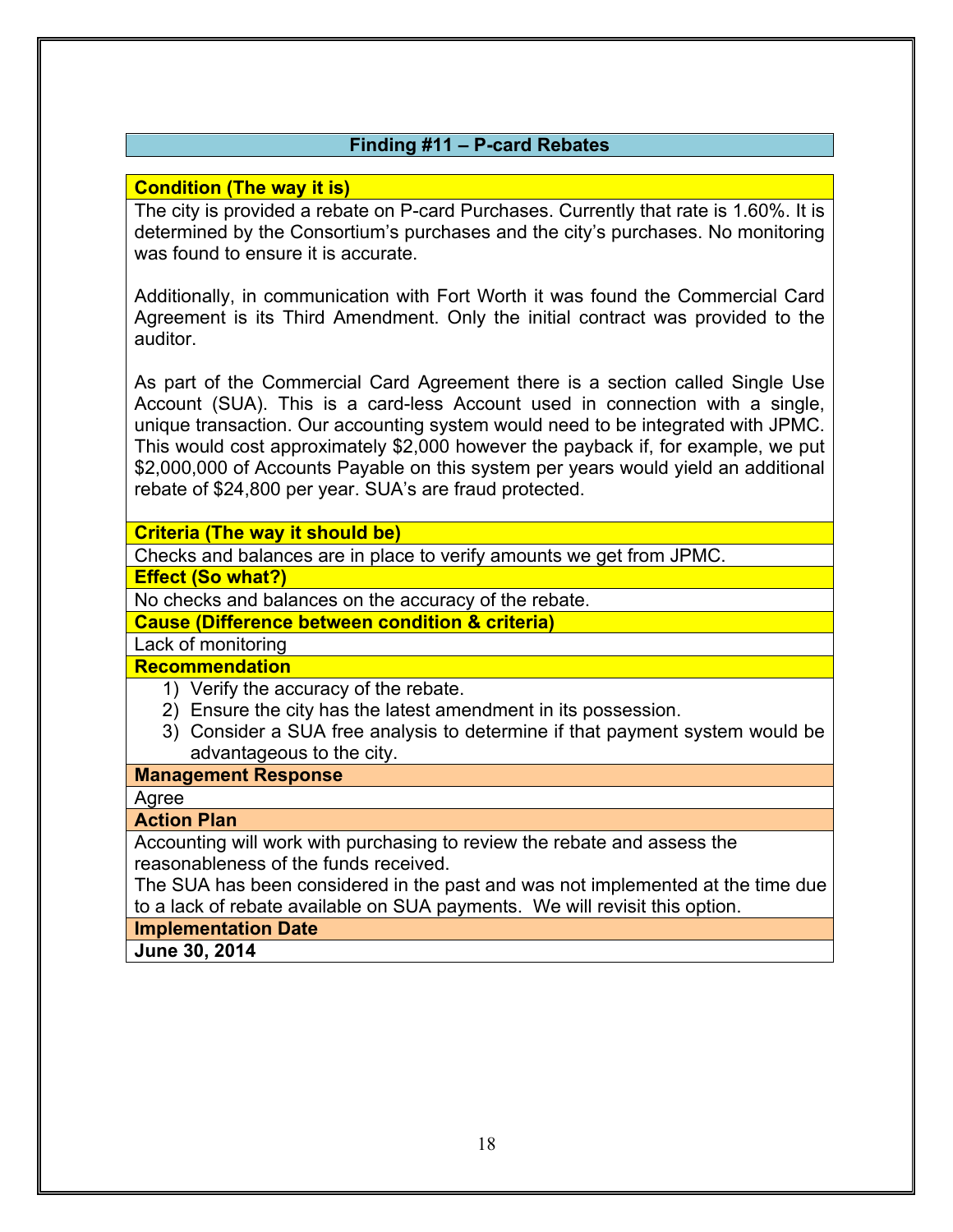## **EXHIBIT A**

## **Sampling Methodology**

The audit took several different types of samples from a database of approximately 28,150. 115 judgmental samples were picked from the following sorts:

Employee Vendor MCC Vendors > \$50,000 Weekends and Holidays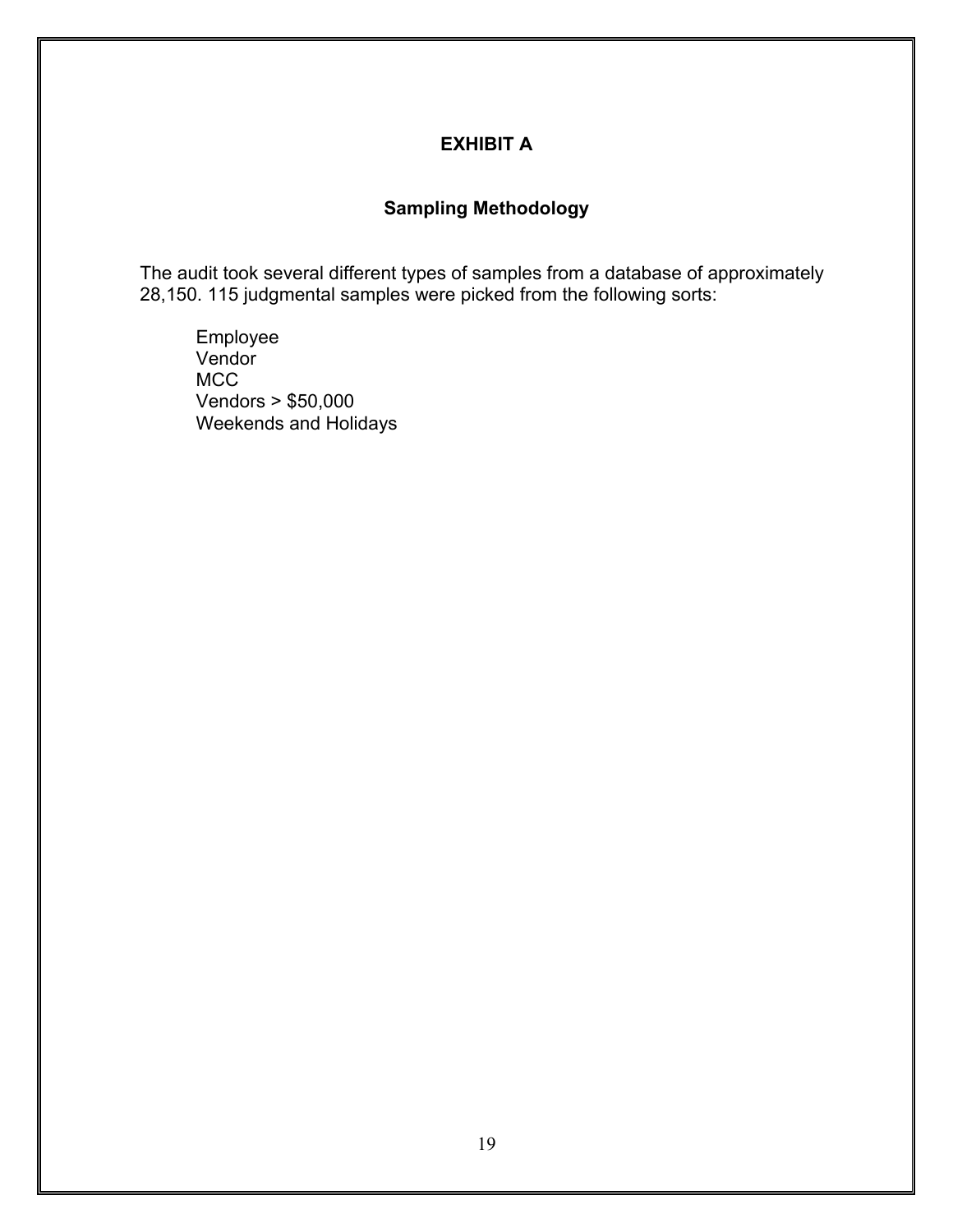## **EXHIBIT B**

## **Reliability and Integrity of Information**

The reliability and integrity of the JPMC database was checked while doing the various steps of the audit program. The auditor compared information from the database to the back-up documents. That check did not yield any discrepancies.

It was found that during the month of January 2013 JPMC duplicated charges. We saw this in the database. It was also found that the database did not show credits with a negative sign, therefore until the supporting documentation was observed the credit was not known.

While these were discrepancies in the database used for the audit they did not impact the audit's conclusions and recommendations.